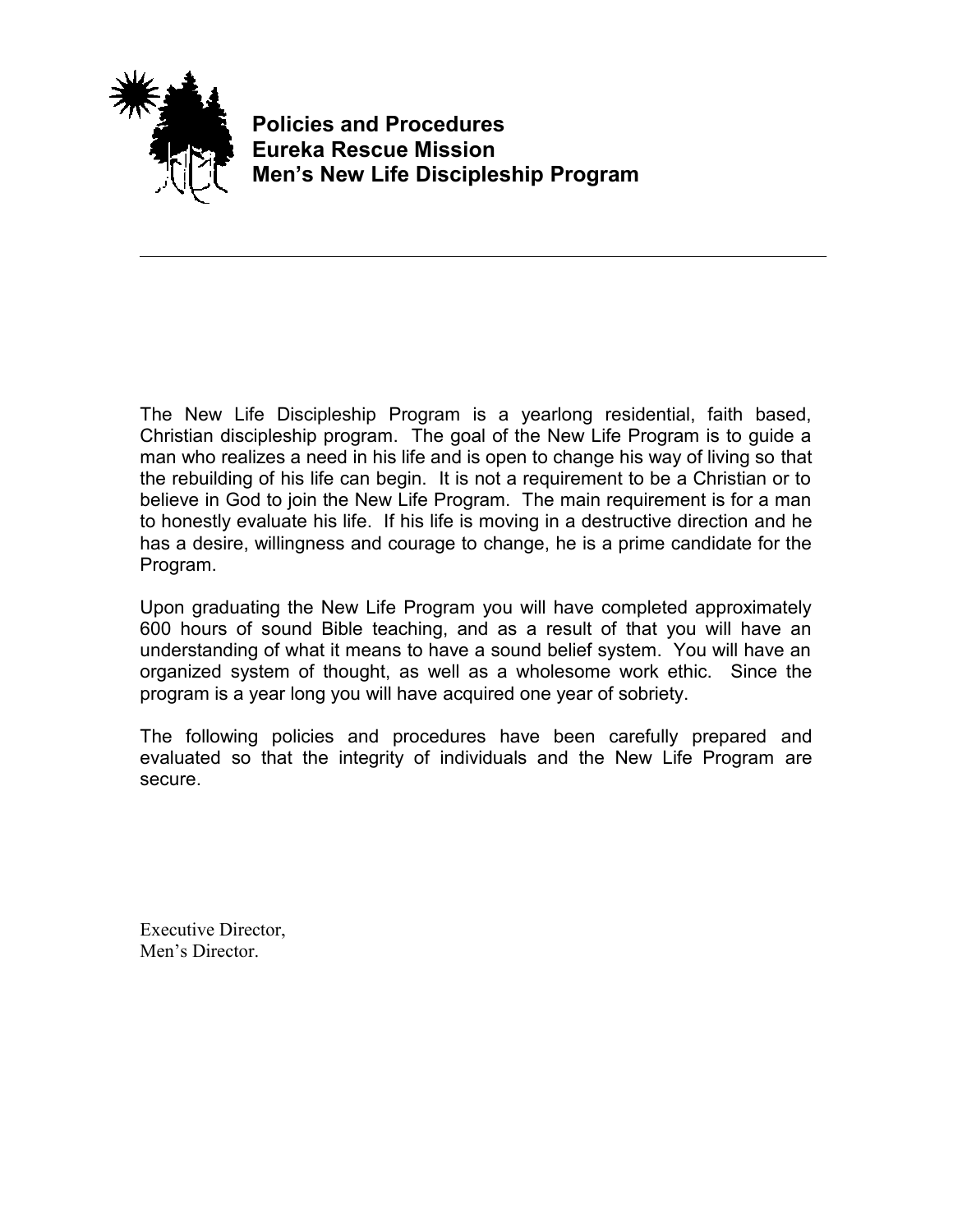# **TABLE OF CONTENTS**

| $\frac{1}{2}$ |
|---------------|
|               |
|               |
|               |
|               |
|               |
|               |
|               |
|               |
|               |
|               |
|               |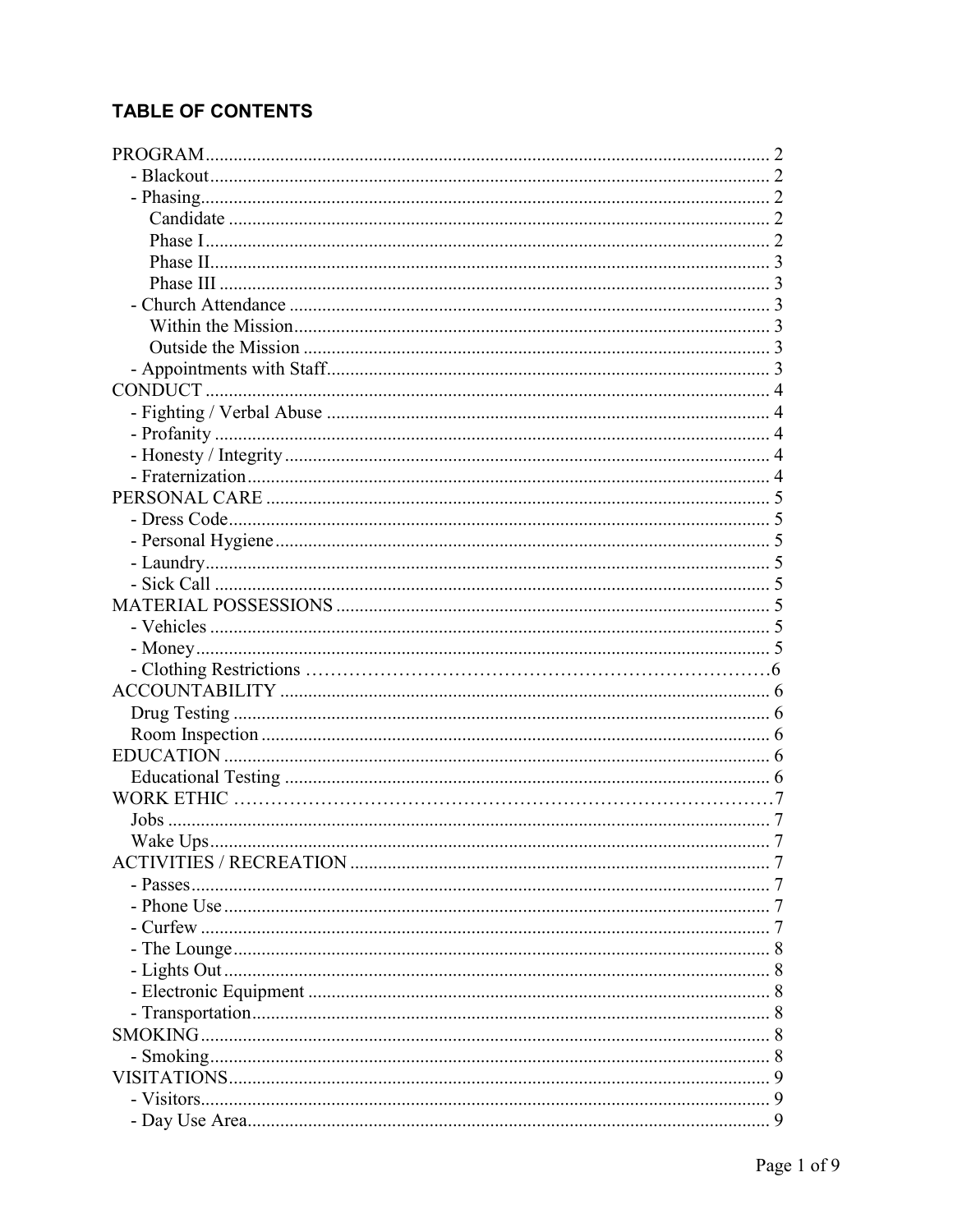# **PROGRAM**

The men's New Life Discipleship Program (NLDP) has a zero tolerance for the following:

- 1) Drugs and alcohol.
- 2) Possession of weapons.
- 3) Physical violence or any verbal threats.
- 4) Stealing from people or stealing Mission contributions.
- 5) Possession of pornography.
- 6) To be off Mission property without a pass or permission from leadership.
- 7) Fraternization of any kind with women, street buddies or women in the family shelter.
- 8) Cell Phones

Any violation of the above list will show that, by your own choice, you want to leave the NLDP program. Anyone choosing to leave the program must remove all belongings at the time of departure. Anything left will be sent to our processing center.

### *- Blackout*

A candidate for the New Life Discipleship Program is under blackout to show integrity and is not on the program. A candidate does not come off blackout until the leadership prayerfully determines that the candidate is serious about making positive personal changes in life his first priority. A candidate cannot leave the mission during this time. (**Exception: going to church with other program members**) Permission to leave the Mission for any other reason must be cleared by Management.

## *- Phasing*

### **Candidate**

The beginning level of the NLDP is the concrete authority stage or "Candidate". A structured blackout with minimal work and good sound Biblical teaching for a period of not less than 30 days has been established. No passes are given and you are confined to the premises with no contact with the outside life in which you were previously involved.

### **Phase I**

The next stage is the reasoning stage, the chaperone stage or simply "Phase 1". At this level you must have support in order to leave the premises. You must have a worthy reason to leave with authorization from staff. In order to arrive at this stage you must demonstrate significant personal growth. You may leave the Mission with a "Phase 2" or higher or go to outside meetings (Church, Bible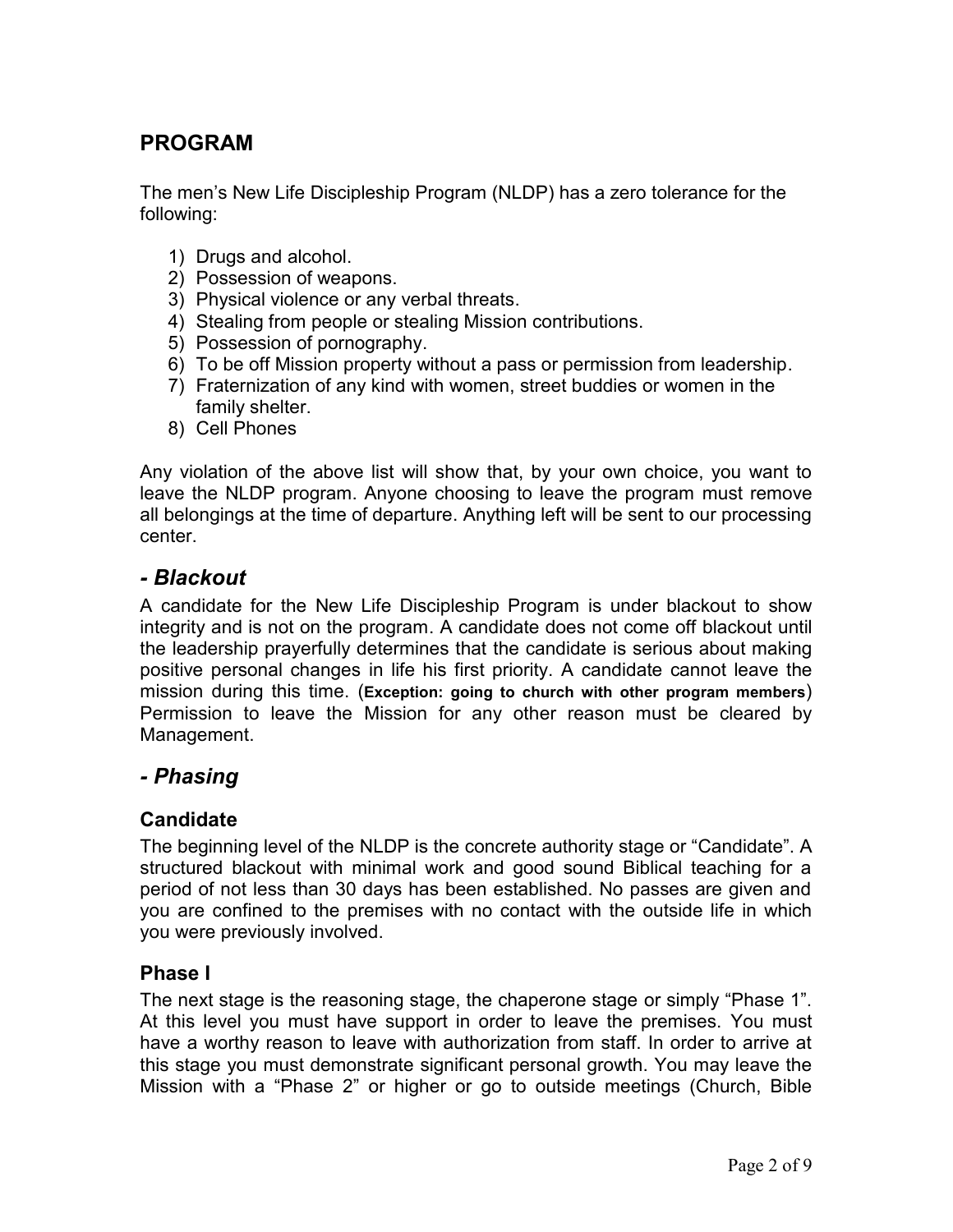Study) with 3 or more men who already have permission to go from Management. Permission must be obtained from staff prior to leaving.

### **Phase II**

The "Phase 2" shows determination and dedication to continue the progress from "Phase 1". Specifically – your actions show a willingness to comply and ability to perform your tasks, responsibilities, and personal interaction with others in compliance with these regulations.

### **Phase III**

The final stage is the life stage or "Phase 3". The life stage or "3rd phase" means that you have demonstrated phenomenal growth and are solid, having a sound belief system and an organized system of thought. Leadership qualities shall be evident and consistently demonstrated by your conduct.

## *- Church Attendance*

#### **Within the Mission**

All candidates must attend all evening chapel services and are to be there no later than 10 minutes before the chapel service starts. You are there to listen and to pray.

#### **Outside the Mission**

Every candidate and member of the NLDP is required to attend a Bible believing church that has been approved by the leadership at the Mission. All men are expected to fill out a Sunday church report about the service that they attended. The report is to be turned in at the front desk by 8:00 AM Monday.

Candidates must be chaperoned to church and back. Chaperones are staff or men on the program who have achieved Phase 2 or higher and have been approved by staff.

### *- Appointments with Staff*

All men, candidates and program members, should try to arrange for an appointment, through the contact desk, to see the Executive Director, Men's Director, or a House Manager whenever possible. Office area is off limits by program men unless permission is obtained from staff. If an emergency or crisis arises, staff will make time for you.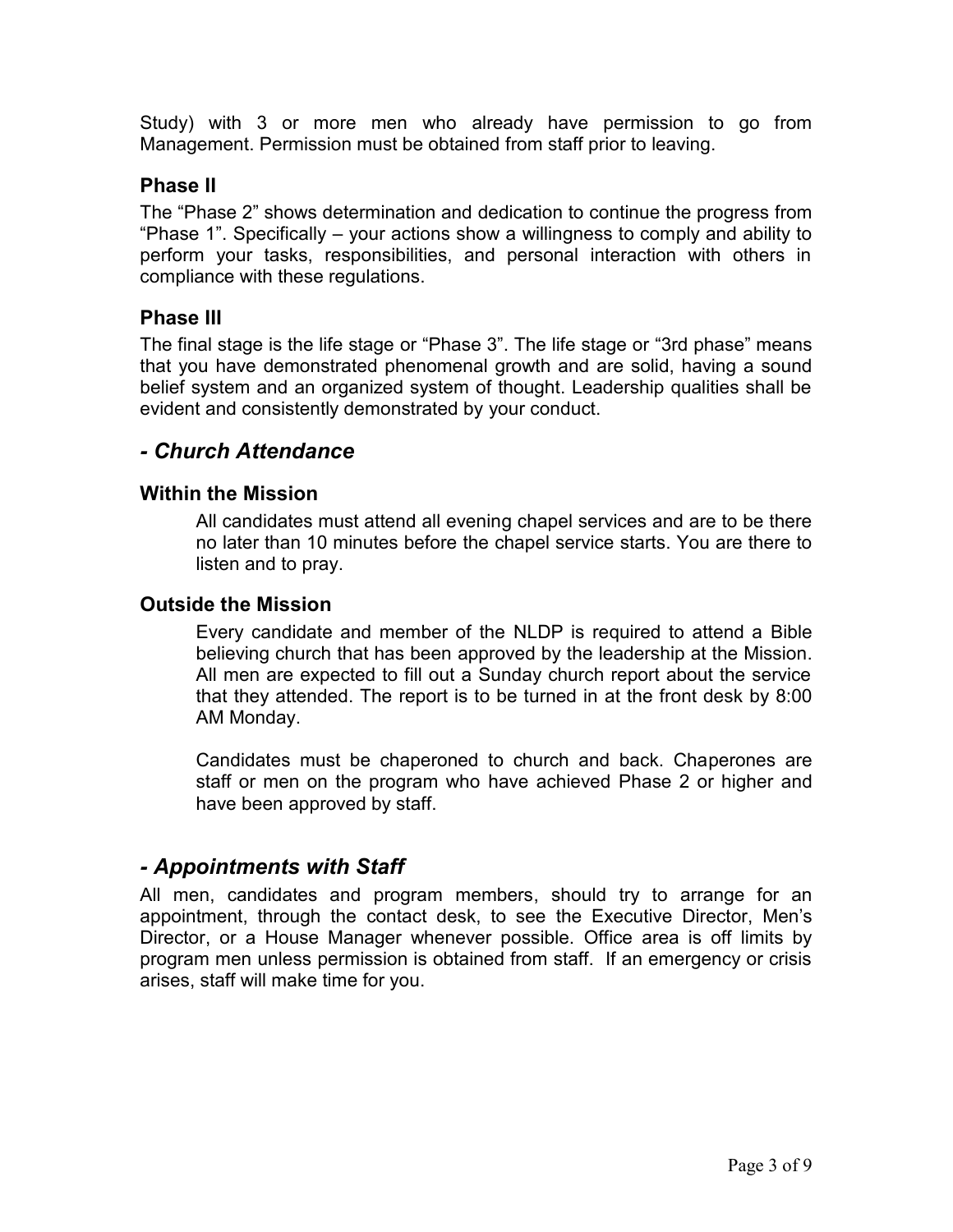# **CONDUCT**

## *- Fighting / Verbal Abuse*

Men on the program are not to engage in any type of boxing, judo, wrestling or any other form of fighting. Men on the program are not to engage in any form of verbal abuse, verbal threats or racial slandering. By engaging in fighting, verbal threats or racial slurs, you have made the choice to terminate your participation in the NLDP program, and will be removed from the program if that action is deemed necessary.

### *- Profanity*

There is no tolerance for the use of profanity by any candidate or NLDP member at any time. The heat of an argument is not an excuse to use filthy language. Mission staff may not be present, but God is, and He hears and sees everything. A lack of interest in behavior change with profanity will extend your blackout, hold back phasing, or result in termination of your program.

## *- Honesty / Integrity*

The Eureka Rescue Mission receives many donations each day. Periodically donations may be placed in the front foyer. No one, including contact desk personnel, is allowed to sort through or give away the donations. Borrowing without asking is considered stealing, and giving away what isn't yours is considered stealing. Stealing will result in termination of your program.

### *- Fraternization*

If you have a wife, girlfriend or any other type of relationship, you need to make a decision to set it aside before entering into the NLDP. Consider this: If you have made a mess of your life and you know you need the help of Jesus Christ (which we all do), your relationship with Jesus needs to be your first priority. You must first have a close relationship with God before any other relationship will prosper. Men with families will have opportunity to visit their families under the guidance and direction of the leadership of the NLDP, on an individual by individual basis.

The Eureka Rescue Mission Family Shelter is off limits to all candidates and NLDP members. Some NLDP men will be assigned to work in the pantry which is located on the ground floor of the Family Shelter. These men, as well as the rest of the NLDP men, are not allowed upstairs. Candidates and NLDP members are not to engage in any conversation with any woman. To say hello, when addressed or in passing, is polite and courteous. To engage in a conversation of any type is a violation of NLDP rules and is considered fraternization. No one is to setup a meeting with a woman at church, or anywhere else. To setup a meeting with a woman, or women, at church or anywhere else is considered fraternization. By engaging in fraternization you have made the choice to terminate your participation in the NLDP program.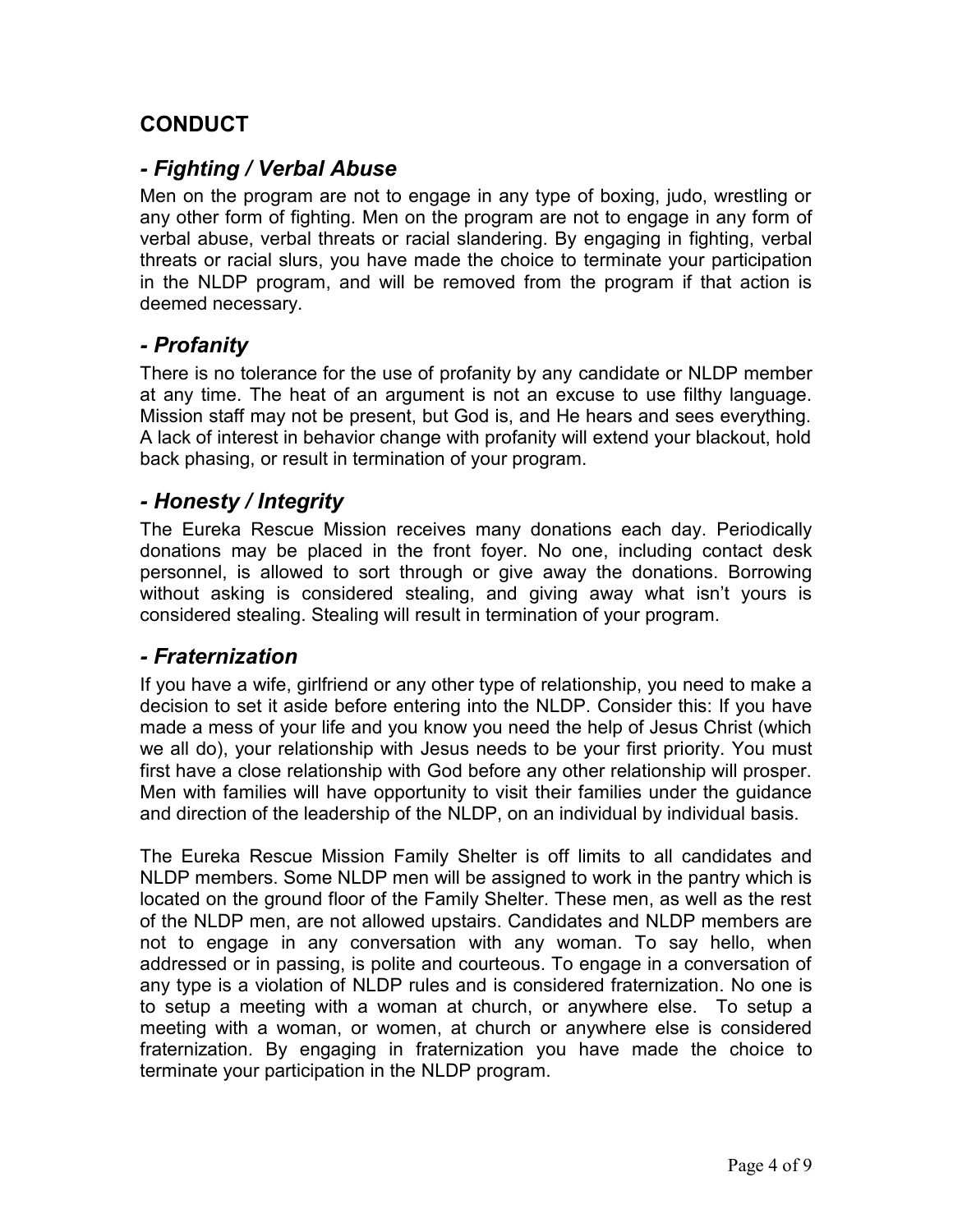# **PERSONAL CARE**

### *- Dress Code*

Sweat shirts, or tee shirts worn at the Mission must have acceptable designs on them. Shoes and socks must be worn. Sandals are permitted but not while on your job assignment. Shorts may be worn, but not while on your job assignment. No swim suits are to be worn at any time in the Eureka Rescue Mission. No feminine apparel is to be in the possession of a program member at any time. Modest jewelry can be worn such as a wedding ring or necklace with a cross. Earrings are not acceptable. Sunglasses are not acceptable in class, inside the mission or on the job. (The only exception is prescribed glasses by an optometrist.) No new body piercing or tattooing is allowed. Anything to do with gang colors or attire is not permitted.

### *- Personal Hygiene*

Hair must be clean and cared for. (Shoulder length-max) You will be expected to shave every day. If you have a moustache or beard, it must be kept trimmed and neat. You are required to shower and wear clean clothes each day.

All program men are expected to make their bed each morning, and keep their rooms orderly. Rooms can and will be checked at any time.

## *- Laundry*

The laundry man is responsible to do program men's laundry. Each room is scheduled once a week. No one does laundry for guests, and no one does anyone else's laundry for money.

### *- Sick Call*

If you go on sick call, you must remain in your bunk for 24 hours. The only time you should be up is to get your meal or use the facilities. You are sick, so smoking is not acceptable. Smoking while on the sick list will carry consequences determined by Management.

## **MATERIAL POSSESSIONS**

### *- Vehicles*

Upon becoming a candidate for the NLDP, anyone having a vehicle needs to make proper arrangements for a place to store it. While on the program, all rides will be provided by the Mission staff to any appointments.

### *- Money*

In general, being on, or applying for SSI or any other financial assistance program while on the NLDP is not acceptable. All of your needs will be met for the duration of your program. If you are already receiving SSI you will need to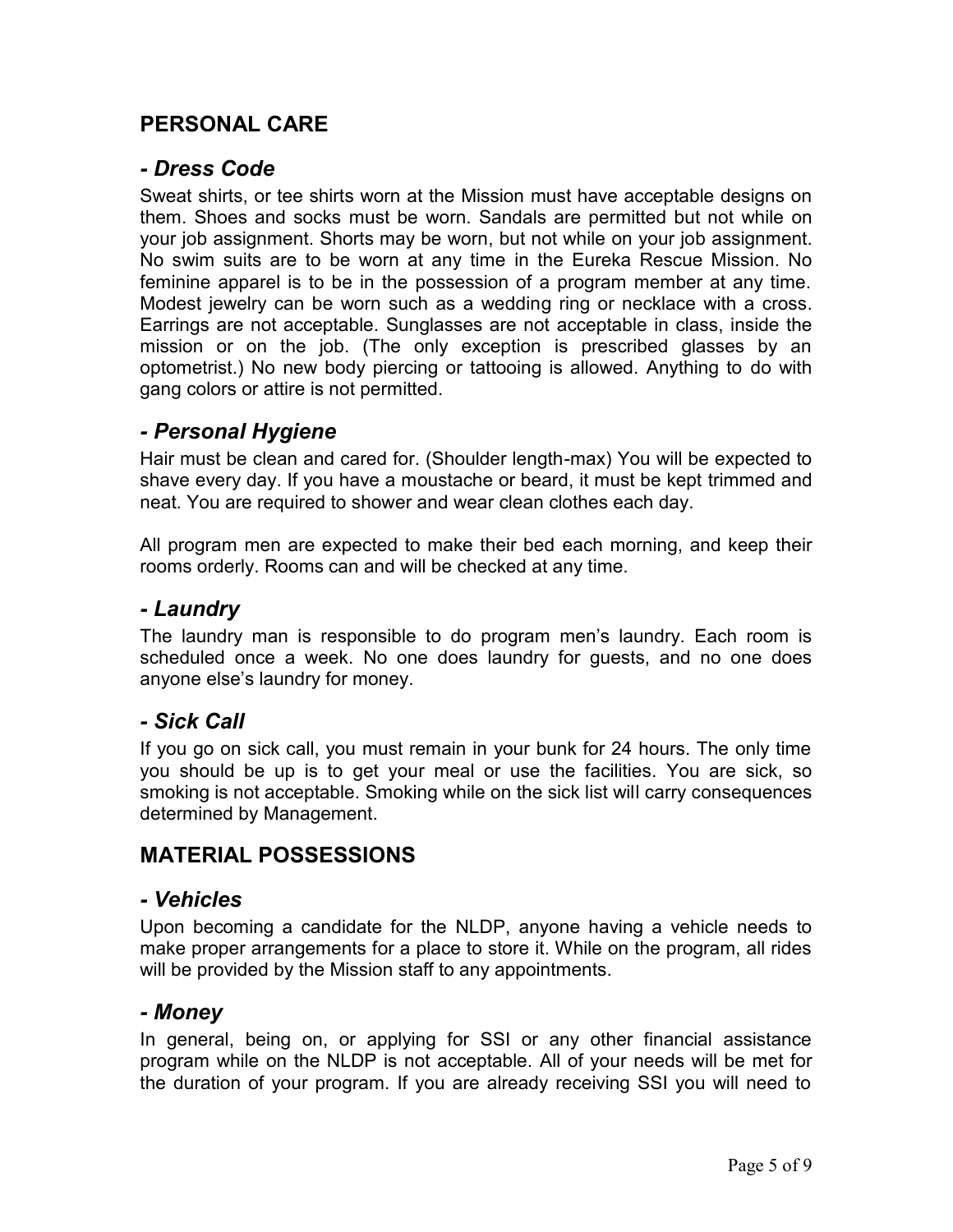discontinue services and show proof of that discontinuance to staff. At the end of your program you may reinstate your SSI benefits.

Each man on the NLDP will receive a \$10.00 per week gratuity after his candidacy is completed. The gratuity will be the same for each man. Men are not allowed to lend money to one another. Loans lead to arguments and hard feelings.

# *-Clothing Restrictions*

Each man on the program is allowed, 10 pairs of pants, 10 shirts, 15 pairs of briefs, 10 T-shirts, 3 pairs of footwear, 1 coat, and 10 pairs of socks. When this limit is met, any clothing from the clothing room must be on an exchange basis.

# **ACCOUNTABILITY**

# *Drug Testing*

Drug testing will be implemented the moment you become a candidate. By testing dirty for any substance that violates the laws of the state of California or violates the rules of the Eureka Rescue Mission you have made the choice to terminate your participation in the NLDP program. If you are asked to take a breathalyzer test for alcohol and fail the test you have made the choice to terminate your participation in the NLDP program. When asked to drug test you must comply within one hour. By refusing to comply with the request to drug test, you have made the choice to terminate your participation in the NLDP program.

## *Room Inspection*

Room inspections will be performed on a daily basis. Not only is the Mission open to the public for tours but, most importantly, we are witnesses for Christ to the community around us. By keeping a clean facility and a neat appearance we show the world around us that we care. Room inspections include the rooms of graduates, candidates and NLDP program members.

Absolutely no food is to be stored in any of the dorm rooms.

# **EDUCATION**

# *Educational Testing*

Tests are an essential part of learning. If any of the teachers assign a test, it is to be completed and turned in on the date specified by the teacher. Late papers and recurring failure to turn in papers will have consequences.

If you have a learning disability you need to contact Management so we may make accommodations for you.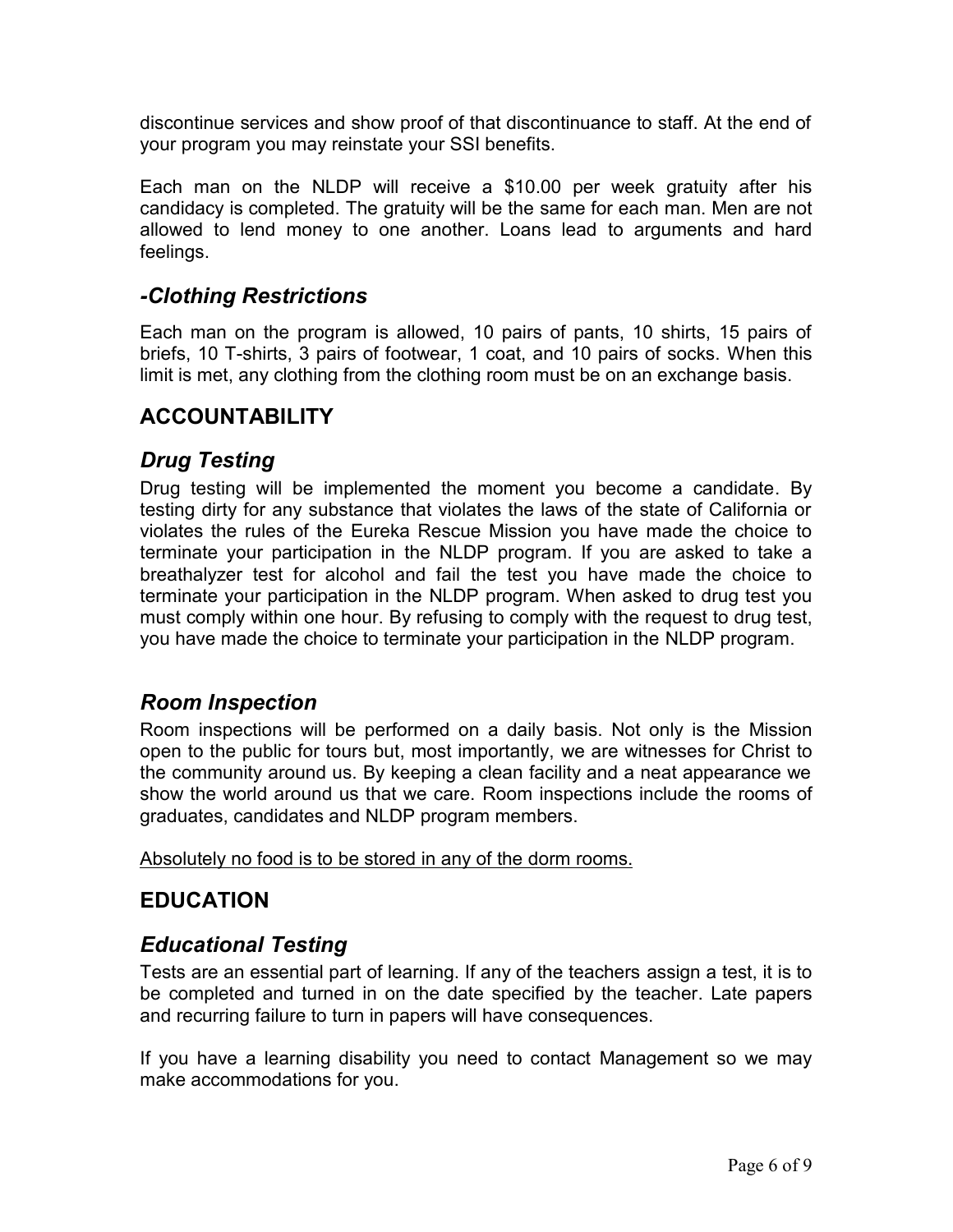# **WORK ETHIC**

### *Jobs*

You will receive a job assignment upon entering into the NLDP. You are expected to do the work you have been given without complaint. No job assignment carries with it any power or prestige. Your job is an extension of your service to God and should always be done in genuine humility and thoughtfulness toward others. You must leave your work area clean and orderly when your shift has ended.

Any physical disability that hinders your ability to perform your assigned job needs to be reported to Management. It is your responsibility to report any physical disabilities.

## *Wake Ups*

Monday -- Friday is at 6:30 AM. Saturday -- Sunday is at 7:30 AM.

If you have a morning job, it is your responsibility to put your name on the wake up list at the front desk.

# **ACTIVITIES / RECREATION**

### *- Passes*

A pass is required to be out more than 4 hours and will only be approved in the best interest of your spiritual growth. You are responsible for acquiring passes when necessary. All pass requests for the weekend are to be in by 5:00 PM Wednesday (an occasional weekend pass will be considered on an individual basis). If your pass is approved, you can pick it up at the front desk by 5:00 PM Friday.

All passes are a privilege, not a right.

### *- Phone Use*

Candidates are not to make any phone calls. The only exceptions are for legal or medical reasons and they must be cleared by Management. All Mission phones are off limits, unless authorized by staff. Men on the program are to use the pay phone for outside calls. There is a 15 minute time limit on phone calls.

### *- Curfew*

The Mission curfew for all men on the NLDP is 10:00 PM. There is no loitering at any time by the front gate or the front door. No one is to be wandering through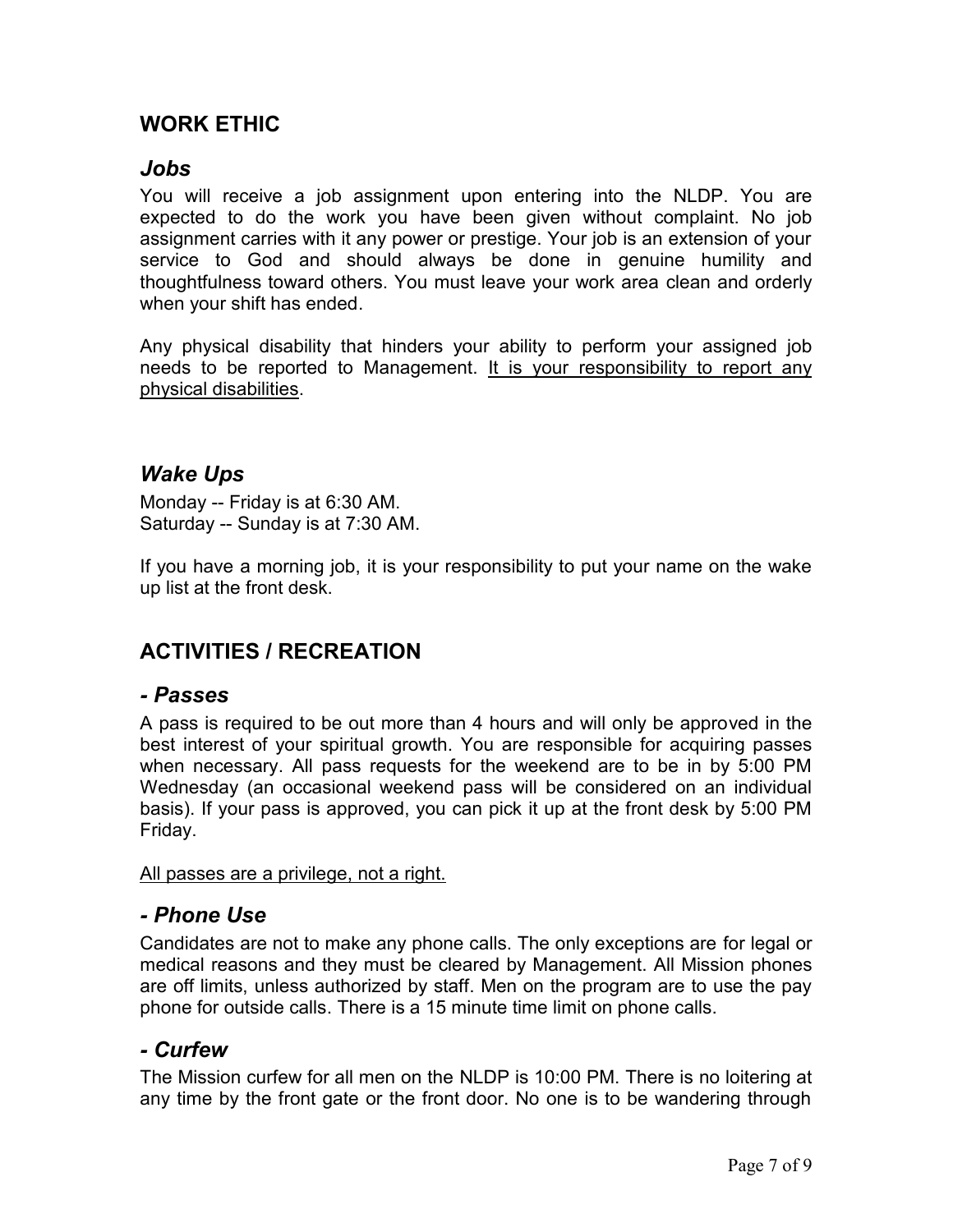the Mission anywhere at night. By choosing to violate the curfew rule you have made the choice to terminate your participation in the NLDP program.

# *- The Lounge*

The Lounge is open to candidates and NLDP members. The lounge is open Sunday through Thursday from 12:00 PM to 10:00 PM and on Fridays and Saturdays from 12:00 PM to 11:00 PM. The lounge is a privilege. It is every man's responsibility to keep the lounge clean. No food is allowed in the lounge, and only beverages with a lid are permitted into the lounge. Videos which have been screened by staff will be shown in the lounge, and only videos that have been screened by staff can be shown in the lounge.

# *- Lights Out*

Lights out is at 9:30 PM. This includes rooms, dorms, hallways and overflow. Anyone using an approved music player at this time must use headphones and keep the volume turned down so that other men are not forced to listen to your music. Just because music doesn't bother you when you are trying to sleep does not mean it does not bother others. By listening to music loudly you are intentionally causing trouble for those around you and for yourself by being in direct violation of the NLDP rules.

# *- Electronic Equipment*

No cell phones, TV's, computers, play stations, game boys, VCR's or DVD units are allowed in the possession of candidates or NLDP members. Approved music players are allowed only to play Christ centered music. Anyone found playing music that encourages fleshly behavior will lose their privilege to use any of the approved music players permanently. Music players are not to be used during program hours or while on your job assignment.

# *- Transportation*

House bicycles are provided by the mission for recreation and appointments. Transportation in motored vehicles may be provided by staff or by persons approved by staff.

# **SMOKING**

## *- Smoking*

We pray that you will be convicted by the Holy Spirit concerning your addiction to tobacco and that you will make the choice to quit smoking. When a man comes into the NLDP as a smoker it is his responsibility to petition God for the strength to quit the smoking habit. Other men who have gone through this program have quit smoking and chewing tobacco. With Gods help you can too.